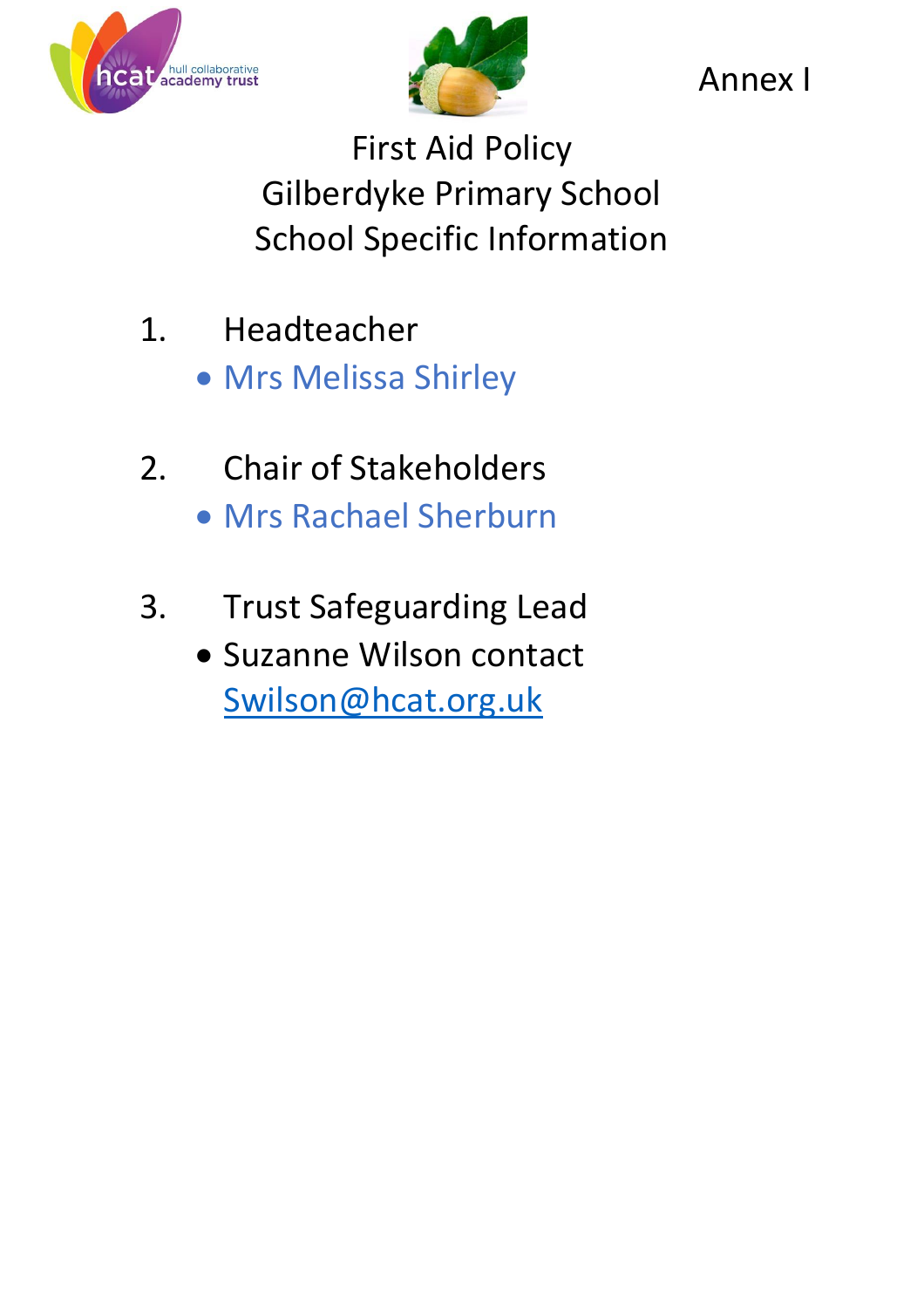

# **First Aid Policy**

**Date issued: March 2021 Ratified by the Trust Board: Review Date: March 2023**

Other related academy policies that support this First Aid policy include, Health and Safety, Supporting Pupils with Medical Needs, SEND, Child Proteciton, Intimate care, Critical Incident Plan and Educational Visits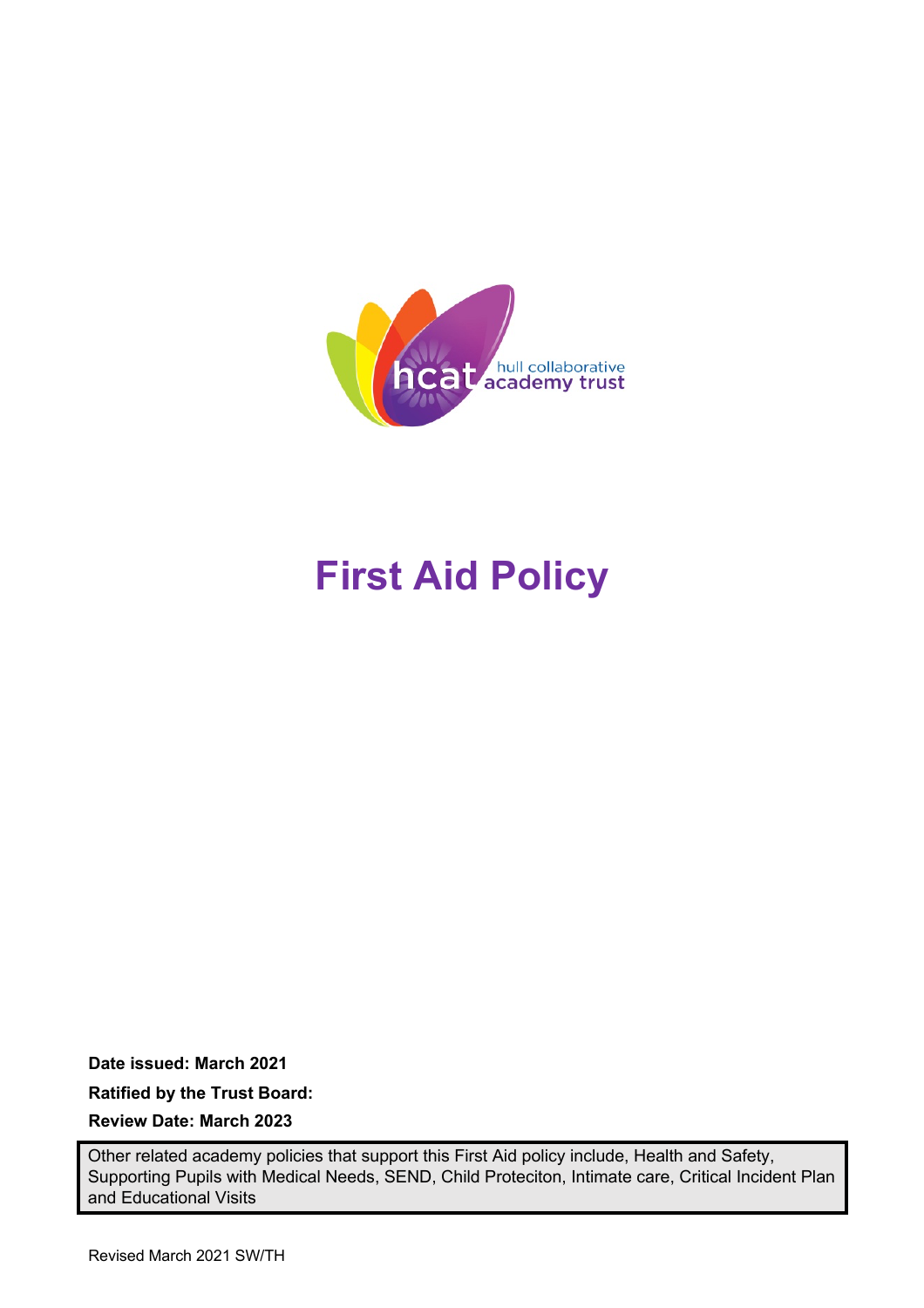# **Introduction**

The First Aid policy supports that we treat every child with respect and dignity, create a safe environment for all pupils and staff and take a holistic approach to health care. The first aid policy has been put together in line with DfEE guidance: First Aid in Schools and Health and Safety in School.

## **Aims**

The aims of our first aid policy are to:

- Ensure the health and safety of all staff, pupils and visitors
- Ensure that staff and Trustees are aware of their responsibilities with regards to health and safety
- Provide a framework for responding to an incident and recording and reporting the outcomes

## **Legislation and guidance**

This policy is based on the Statutory Framework for the Early Years Foundation Stage, advice from the Department for Education on first aid in schools and health and safety in schools, and the following legislation:

The Health and Safety (First Aid) Regulations 1981, which state that employers must provide adequate and appropriate equipment and facilities to enable first aid to be administered to employees, and qualified first aid personnel

The Management of Health and Safety at Work Regulations 1992, which require employers to make an assessment of the risks to the health and safety of their employees

The Management of Health and Safety at Work Regulations 1999, which require employers to carry out risk assessments, make arrangements to implement necessary measures, and arrange for appropriate information and training

The Reporting of Injuries, Diseases and Dangerous Occurrences Regulations (RIDDOR) 2013, which state that some accidents must be reported to the Health and Safety Executive (HSE), and set out the timeframe for this and how long records of such accidents must be kept

Social Security (Claims and Payments) Regulations 1979, which set out rules on the retention of accident records

This policy complies with our funding agreement and articles of association.

## **Roles and responsibilities**

In schools with Early Years Foundation Stage provision, at least one person who has a current paediatric first aid certificate must be on the premises at all times.

Beyond this, in all settings – and dependent upon an assessment of first aid needs – employers must usually have a sufficient number of suitably trained first aiders to care for employees in case they are injured at work. However, the minimum legal requirement is to have an 'appointed person' to take charge of first aid arrangements, provided your assessment of need has taken into account the nature of employees' work, the number of staff, and the location of the school. The appointed person does not need to be a trained first aider.

Below sets out the expectations of appointed persons and first aiders as set out in the 1981 first aid regulations and the DfE guidance. If you don't have an appointed person you will need to re-assign the responsibilities listed below accordingly.

#### **Appointed person(s) and first aiders**

The school's appointed person(s) are responsible for:

- Taking charge when someone is injured or becomes ill
- Ensuring there is an adequate supply of medical materials in first aid kits, and replenishing the contents of these kits
- Ensuring that an ambulance or other professional medical help is summoned when appropriate
- First aiders are trained and qualified to carry out the role and are responsible for:
- Acting as first responders to any incidents; they will assess the situation where there is an injured or ill person, and provide immediate and appropriate treatment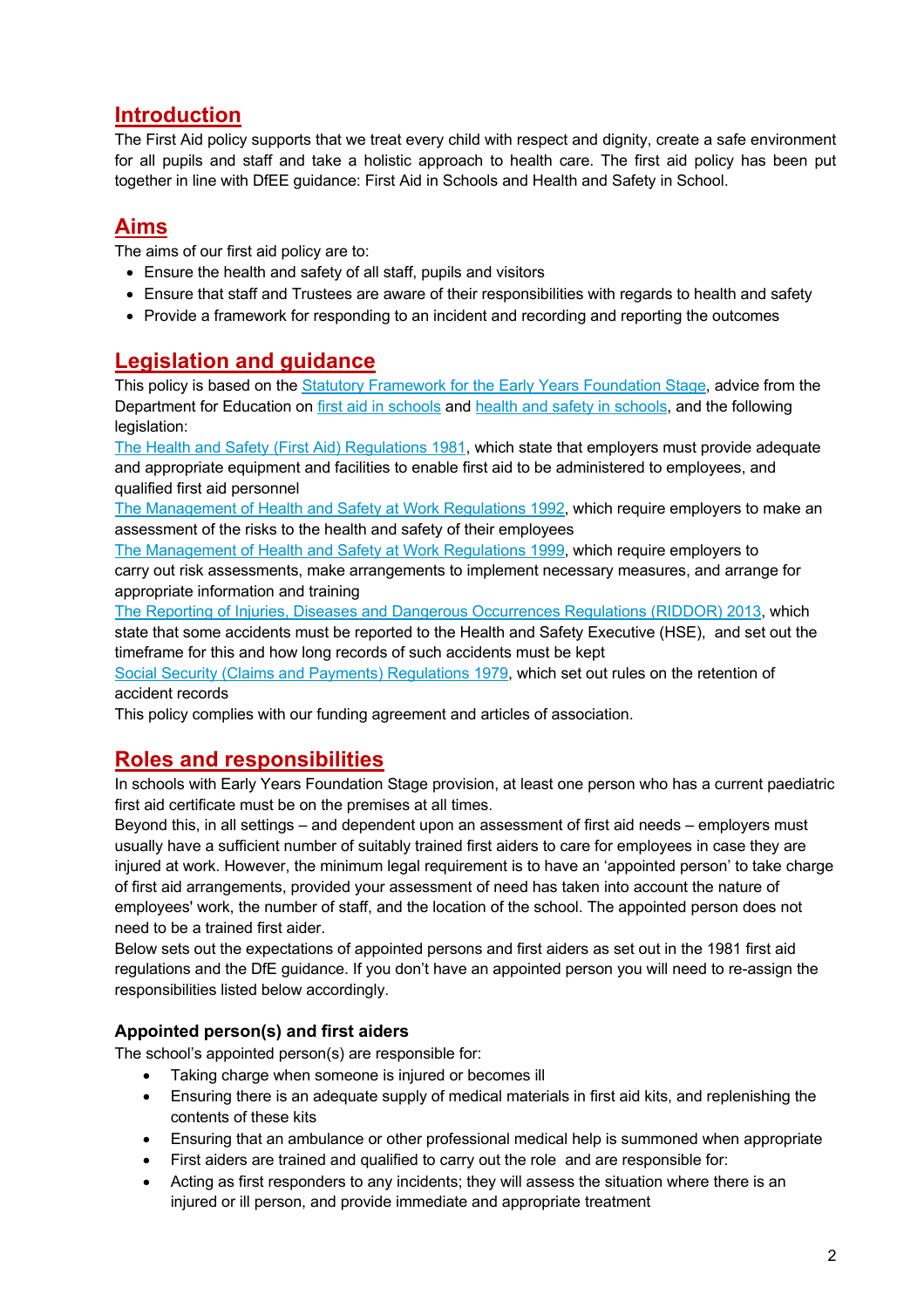- Sending pupils home to recover, where necessary
- Filling in an accident report on the same day, or as soon as is reasonably practicable, after an incident
- Keeping their contact details up to date
- The School's appointed person(s) and/or first aiders are listed in **Annex 1**. Their names will also be displayed prominently around the schools.

#### **The Trustees**

The Trustees have ultimate responsibility for health and safety matters in the school, but delegates operational matters and day-to-day tasks to the headteacher and staff members.

#### **The Headteacher**

The Headteacher is responsible for the implementation of this policy, including:

- Ensuring that an appropriate number of appointed persons and/or trained first aid personnel are present in the school at all times
- Ensuring that first aiders have an appropriate qualification, keep training up to date and remain competent to perform their role
- Ensuring all staff are aware of first aid procedures
- Ensuring appropriate risk assessments are completed and appropriate measures are put in place
- Undertaking, or ensuring that managers undertake, risk assessments, as appropriate, and that appropriate measures are put in place
- Ensuring that adequate space is available for catering to the medical needs of pupils
- Reporting specified incidents to the HSE when necessary

#### **Staff**

School staff are responsible for:

- Ensuring they follow first aid procedures
- Ensuring they know who the first aiders in school are
- Completing accident reports for all incidents they attend to where a first aider/appointed person is not called
- Informing the headteacher or their manager of any specific health conditions or first aid needs.

# **First aid procedures**

#### **In-school procedures**

In the event of an accident resulting in injury:

- The closest member of staff present will assess the seriousness of the injury and seek the assistance of a qualified first aider, if appropriate, who will provide the required first aid treatment
- The situation should be swiftly assessed and if considered serious the injured person should not be moved.
- The first aider, if called, will assess the injury and decide if further assistance is needed from a colleague or the emergency services. They will remain on scene until help arrives
- The first aider will also decide whether the injured person should be moved or placed in a recovery position
- If the first aider judges that a pupil is too unwell to remain in school, parents will be contacted and asked to collect their child. Upon their arrival, the first aider will recommend next steps to the parents
- If emergency services are called, the relevant member of staff will contact parents immediately
- The first aider/relevant member of staff will complete an accident report form on the same day or as soon as is reasonably practical after an incident resulting in an injury

#### **Off-site procedures**

When taking pupils off the school premises, staff will ensure they always have the following:

- A school mobile phone (if not available personal mobiles are permitted)
- A portable first aid kit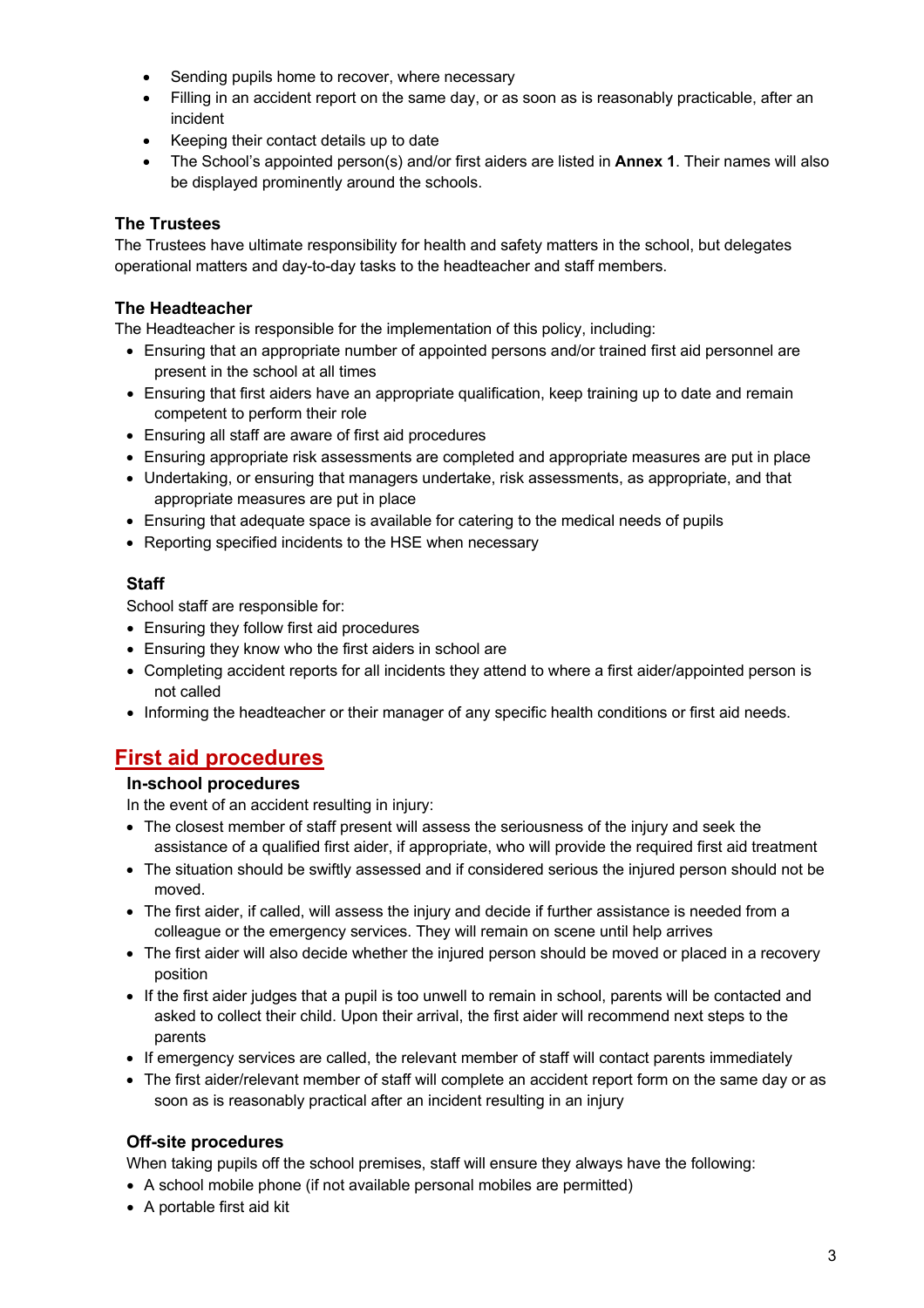- Information about the specific medical needs of pupils
- Parents' contact details

Risk assessments will be completed by the Educational Visits Coordinator prior to any educational visit that necessitates taking pupils off school premises.

It is considered good practice for a first aider with a current first aid certificate to be present whilst travelling off site with pupils. It is essential that a first aider with a First Aid at Work qualification is available on any site where the activity is taking place.

## **First aid equipment**

A typical first aid kit in our school will include the following:

- A leaflet with general first aid advice
- Regular and large bandages
- Eye pad bandages
- § Triangular bandages
- Adhesive tape
- Safety pins
- § Disposable gloves
- Antiseptic wipes
- Plasters of assorted sizes
- Scissors
- Cold compresses
- Burns dressings

No medication is kept in first aid kits.

First aid kits are stored in:-} **Please refer to Annex 2**

## **Record-keeping and reporting**

#### **First aid and accident record book**

An accident form will be completed by the first aider/relevant member of staff on the same day or as soon as possible after an incident resulting in an injury.

As much detail as possible should be supplied when reporting an accident, including all of the information included in the accident form.

The accident information should then be recorded on We Are Every ( compliance software) (if first aid has been administered).

Records held in the first aid and accident book will be retained by the school for a minimum of 24 years, in accordance with regulation 25 of the Social Security (Claims and Payments) Regulations 1979, and then securely disposed of.

Accurate recording is vital, as information will:

- help the school identify accident trends and possible areas for improvement in the control of health and safety risks;
- be used for reference in future first-aid needs assessments;
- be helpful for insurance and investigative purposes.

#### **Reporting to the HSE**

The relevant member of staff will keep a record of any accident which results in a reportable injury, disease, or dangerous occurrence as defined in the RIDDOR 2013 legislation (regulations 4, 5, 6 and 7).

The relevant member of staff will report these to the Health and Safety Executive as soon as is reasonably practicable and in any event within 10 days of the incident. The School should inform the HCAT Health and Safety Lead (Suzanne Wilson, or in her absence Tim Horne) immediately and an investigation carried out if necessary by the Trusts Competent Person

> Director and SHE Manager Hull Building Safety Group Limited 07977458217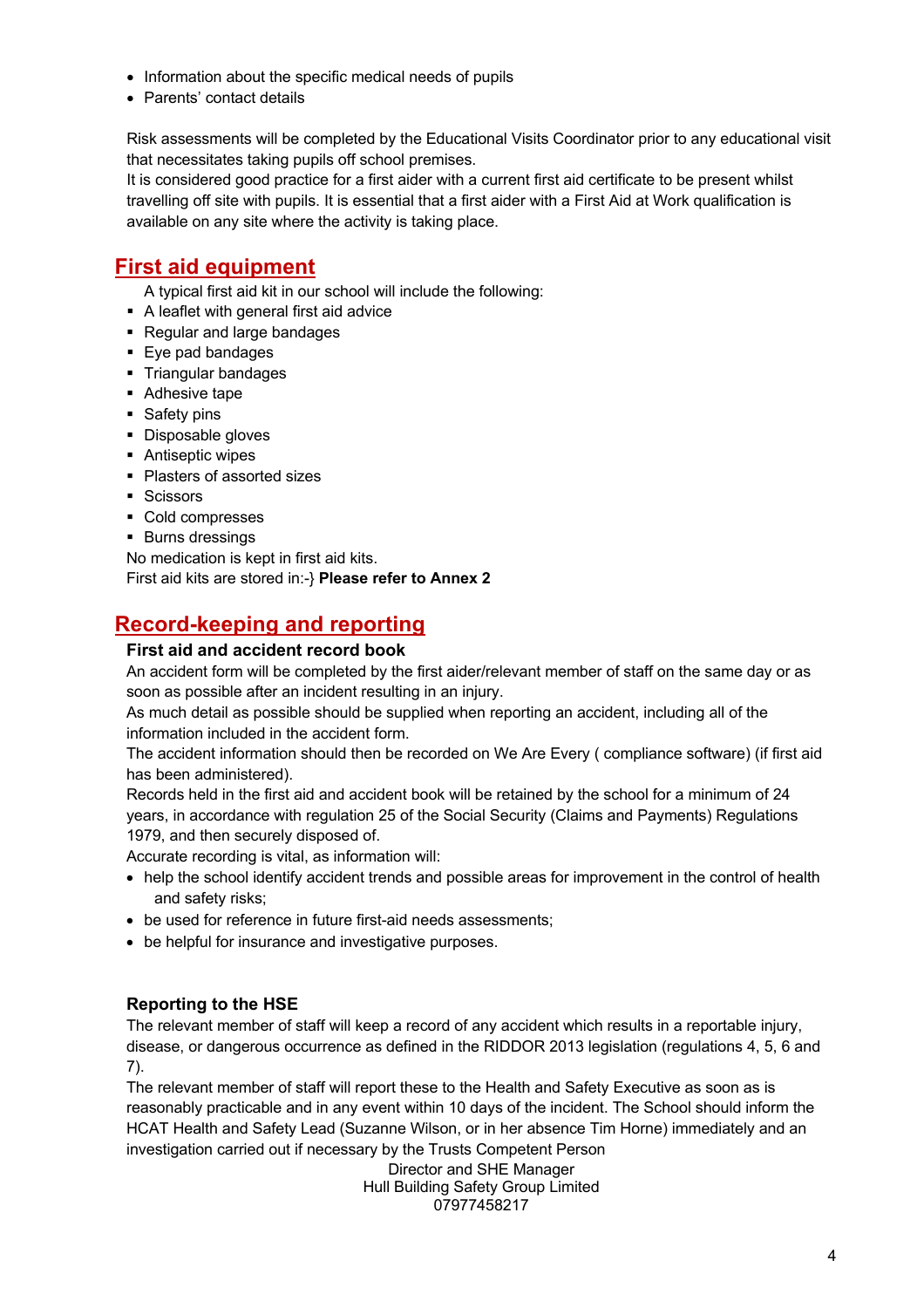#### **Annex 3.**

Reportable injuries, diseases or dangerous occurrences include:

- Death
- Specified injuries, which are:
- Fractures, other than to fingers, thumbs and toes
- Amputations
- § Any injury likely to lead to permanent loss of sight or reduction in sight
- § Any crush injury to the head or torso causing damage to the brain or internal organs
- Serious burns (including scalding)
- Any scalping requiring hospital treatment
- Any loss of consciousness caused by head injury or asphyxia
- § Any other injury arising from working in an enclosed space which leads to hypothermia or heatinduced illness, or requires resuscitation or admittance to hospital for more than 24 hours
- Injuries where an employee is away from work or unable to perform their normal work duties for more than 7 consecutive days (not including the day of the incident)
- Where an accident leads to someone being taken to hospital

Near-miss events that do not result in an injury, but could have done. Examples of near-miss events relevant to schools include, but are not limited to:

- § The accidental release of a biological agent likely to cause severe human illness
- The collapse or failure of load-bearing parts of lifts and lifting equipment
- The accidental release or escape of any substance that may cause a serious injury or damage to health
- An electrical short circuit or overload causing a fire or explosion

Information on how to make a RIDDOR report is available here: How to make a RIDDOR report, HSE

http://www.hse.gov.uk/riddor/report.htm

## **Notifying parents**

The relevant staff member will inform parents of any accident or injury sustained by a pupil, and any first aid treatment given, on the same day, or as soon as reasonably practicable. Parents must be informed of any reported head injuries (even if these do not present as serious at the time)

## **Information on pupils**

All staff will be made aware of which pupils have access to asthma inhalers, EpiPens, injections, or similar medical equipment and for whom individual healthcare plans have been created. This is important in order that all staff are prepared to deal with medical emergencies relating to these conditions no matter where in school the pupil is.

## **Safeguarding/Child Protection**

The trained First Aider may treat an injured pupil and have safeguarding concerns. Injuries relating to safeguarding issues will be treated immediately, and the Designated Safeguarding Lead will be informed immediately. In these circumstances, all staff must follow the school's Child Protection Policy.

# **What should be done if a child or young person becomes unwell with symptoms of coronavirus and needs to be cared for until they can return home?**

If anyone in the school setting becomes unwell with a new, continuous cough or a high temperature, or has a loss of, or change in, their normal sense of taste of smell, they must be sent home and advised to self-isolate for a minimum of seven days. If a child/young person needs collecting by parents/carers, they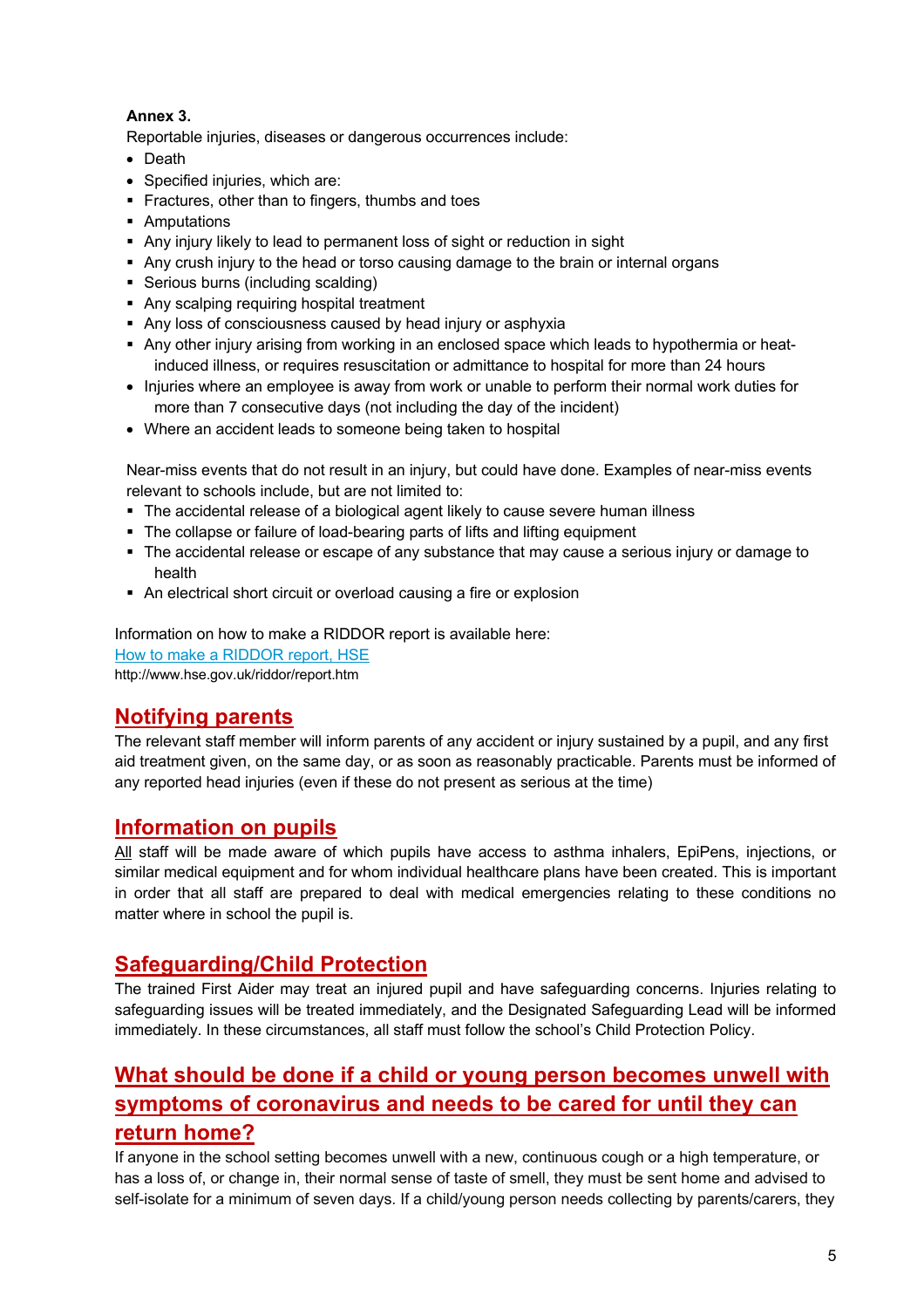should be moved, if possible, to the identified room where they can be isolated behind a closed door, with appropriate adult supervision. Ideally, a window should be opened for ventilation. If it is not possible to isolate them, move them to an area which is at least two metres away from other people. If they need to go to the bathroom while waiting to be collected, they should use a separate toilet, if possible. After use, the toilet should be cleaned and disinfected using standard cleaning products before being used by anyone else.

PPE should be worn by staff caring for the child while they await collection, if direct personal care is needed, and a distance of two metres cannot be maintained (such as for a very young child or a child with complex needs).

If a member of staff has helped someone with symptoms they do not need to go home unless they develop symptoms themselves. They should wash their hands thoroughly for 20 seconds after any contact with someone who is unwell. Cleaning the affected area with normal household disinfectant after someone with symptoms has left will reduce the risk of passing the infection on to other people.

# **Training**

All school staff are able to undertake first aid training if they would like to.

All first aiders must have completed a training course, and must hold a valid certificate of competence to show this. The school will keep a register of all trained first aiders, what training they have received and when this is valid until.

Staff are encouraged to renew their first aid training when it is no longer valid.

At all times, at least one staff member will have a current paediatric first aid (PFA) certificate which meets the requirements set out in the Early Years Foundation Stage statutory framework and is updated at least every three years. All schools will use their best endeavours and ensure a PFA trained first aider is on-site.

## **Monitoring arrangements**

This policy will be reviewed by the HCAT Health & Safety Lead every two years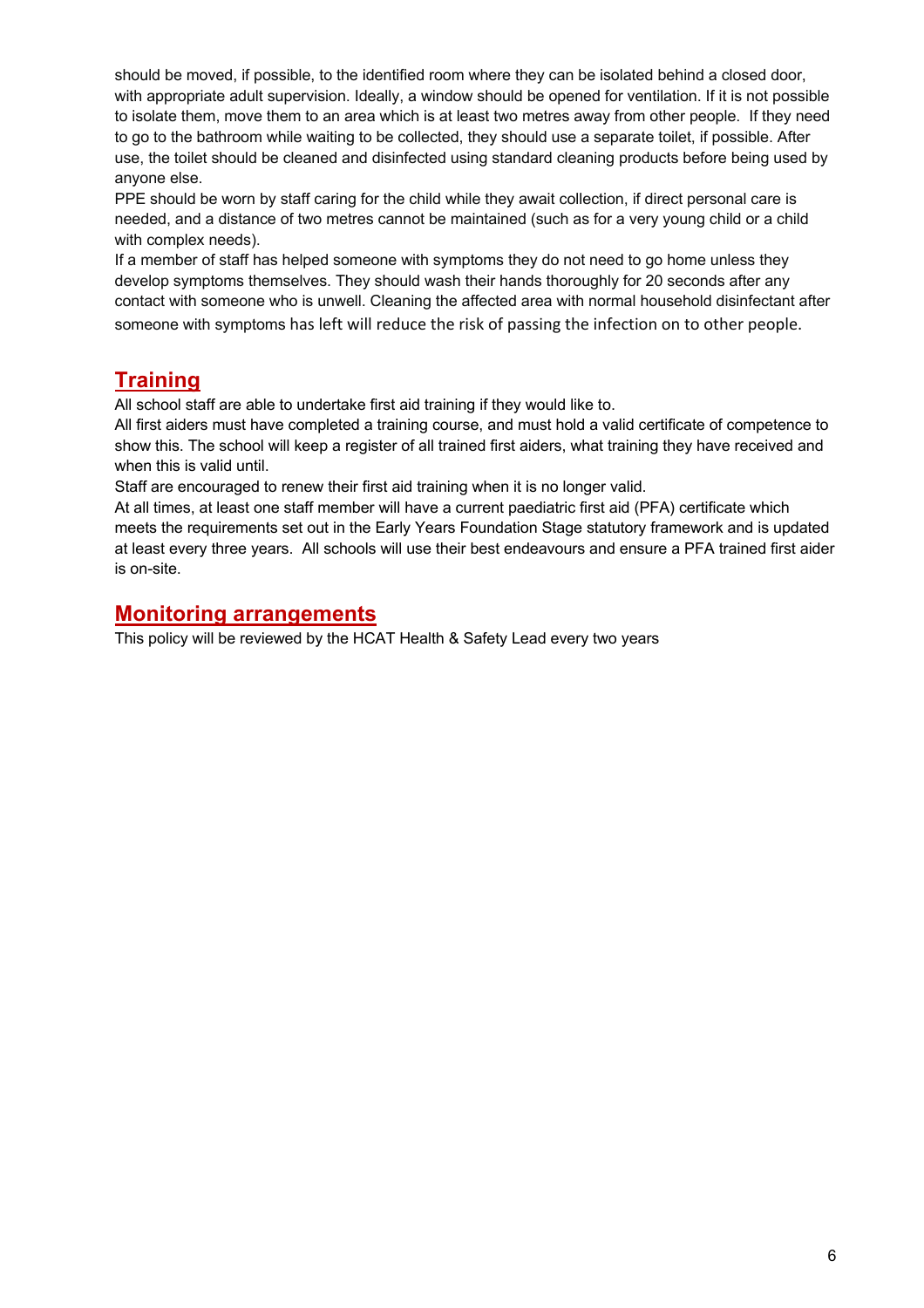

# **Annex 1**

## **Gilberdyke Primary School List of appointed person(s) for first aid and/or trained first aiders**

| <b>Staff member's name</b> | <b>Role</b>                                          | <b>Contact details</b>               |
|----------------------------|------------------------------------------------------|--------------------------------------|
| Mrs Nicola Woodward        | <b>Achievement Support</b><br>Assistant (paediatric) | gilberdyke.primary@eastriding.gov.uk |
| Mrs Jessica Wilson         | <b>Achievement Support</b><br>Assistant (paediatric) | gilberdyke.primary@eastriding.gov.uk |
| Mrs Lorraine Normington    | Senior midday supervisor                             | gilberdyke.primary@eastriding.gov.uk |
| Mrs Tamie Kevan            | Kitchen assistant/cleaner                            | gilberdyke.primary@eastriding.gov.uk |
| Mrs Karena Buck            | <b>Achievement Support</b><br>Assistant              | gilberdyke.primary@eastriding.gov.uk |
|                            |                                                      |                                      |
|                            |                                                      |                                      |
|                            |                                                      |                                      |
|                            |                                                      |                                      |
|                            |                                                      |                                      |
|                            |                                                      |                                      |
|                            |                                                      |                                      |
|                            |                                                      |                                      |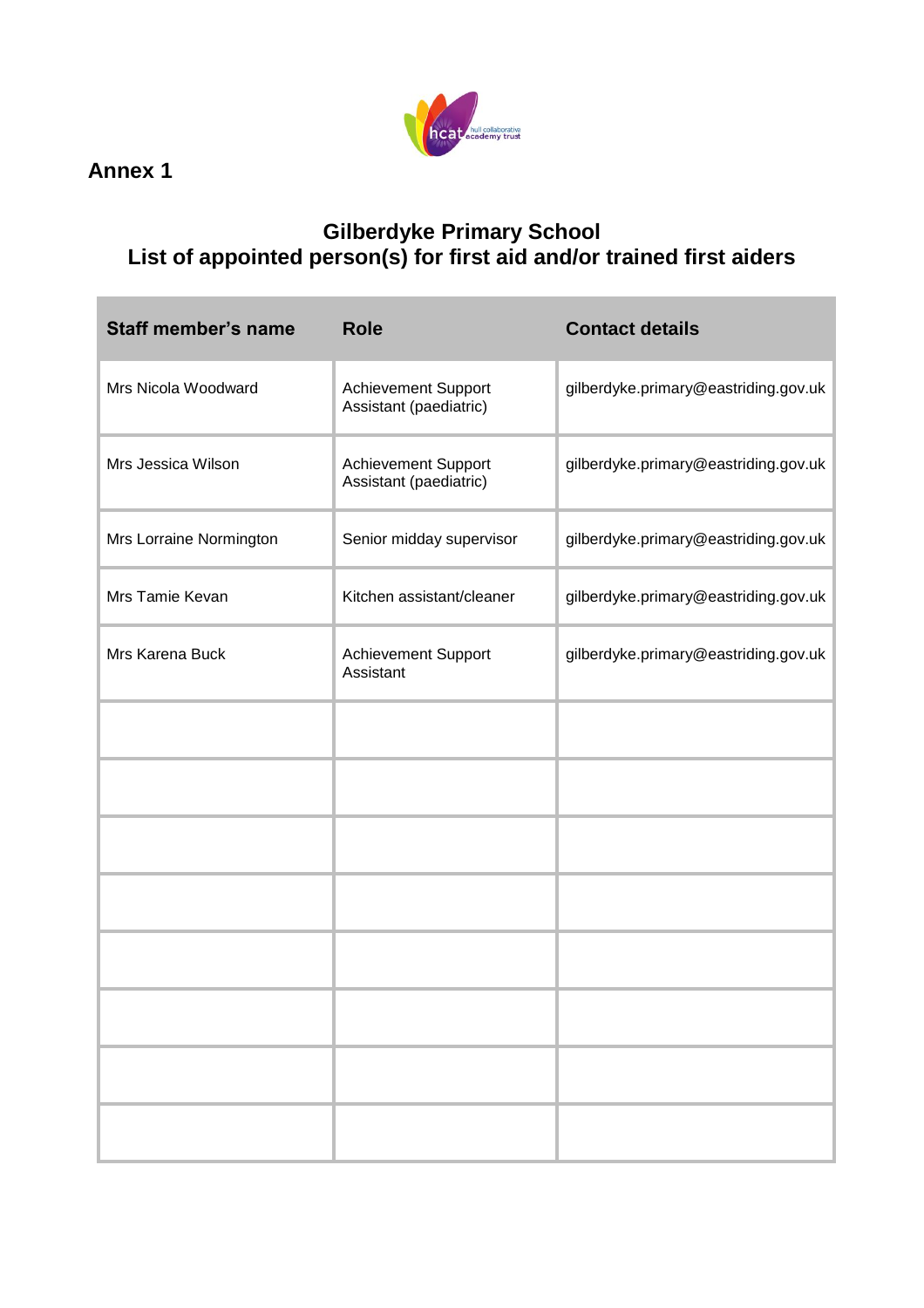

# **Annex 2**

**First Aid boxes/bags can be located in the following areas:**

| First aid area, across from staff toilets |  |  |
|-------------------------------------------|--|--|
| Shower room in the foundation unit        |  |  |
|                                           |  |  |
|                                           |  |  |
|                                           |  |  |
|                                           |  |  |
|                                           |  |  |
|                                           |  |  |
|                                           |  |  |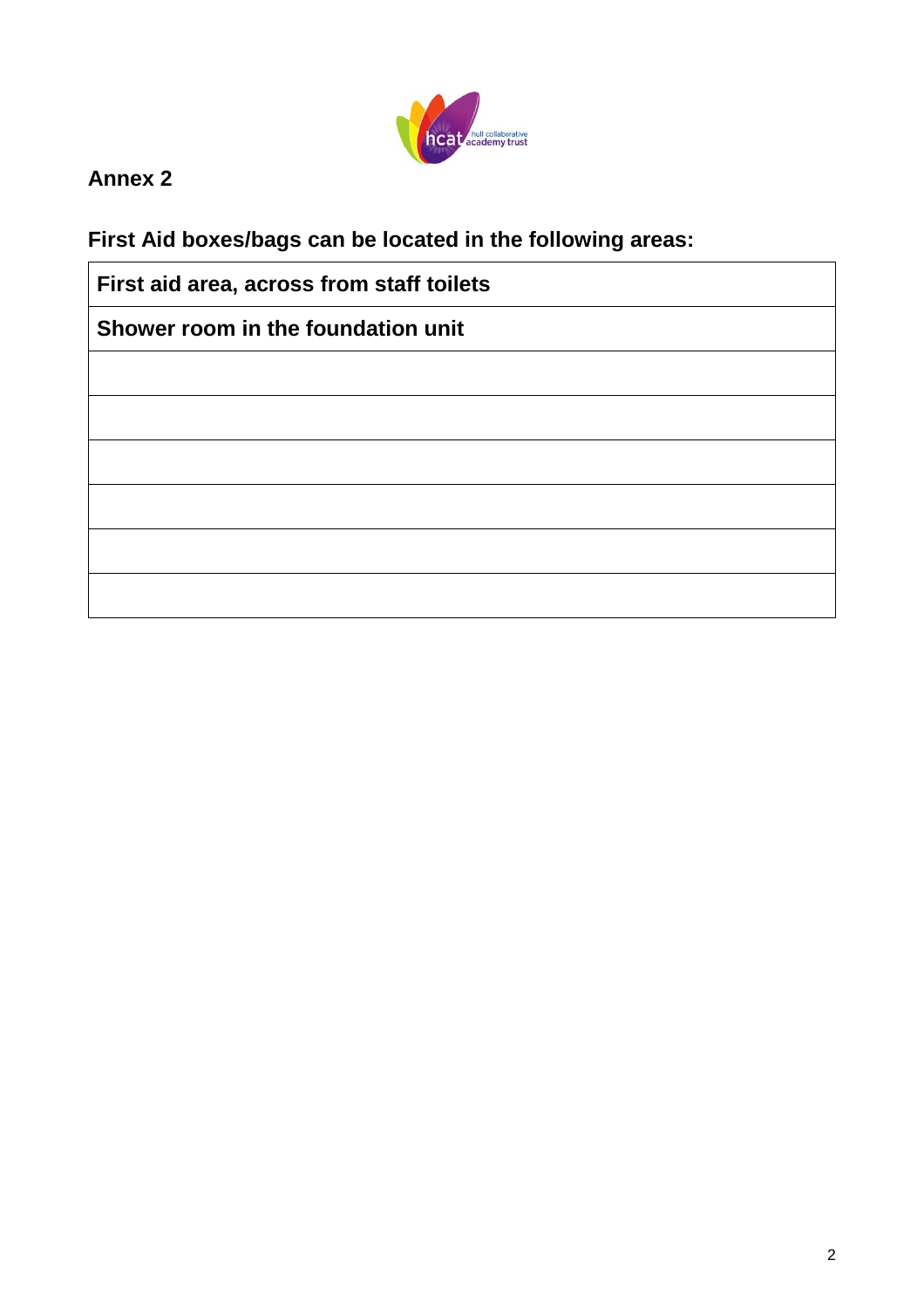

## **Annex 3**

# **Accident/Near Miss Investigation Form**

| Description of accident/near miss, including location:    |        |
|-----------------------------------------------------------|--------|
|                                                           |        |
|                                                           |        |
|                                                           |        |
|                                                           |        |
| <b>Risk Assessments</b>                                   |        |
| Were appropriate risk assessments in place?               | Yes/No |
| Do the risk assessments need to be reviewed?              | Yes/No |
|                                                           |        |
| <b>Equipment</b>                                          |        |
| Was the equipment suitable for the task?                  | Yes/No |
| Was the equipment well maintained?                        | Yes/No |
| Any faults identified?                                    | Yes/No |
|                                                           |        |
| <b>Environment</b>                                        |        |
| Did the environment contribute to the accident/near miss? | Yes/No |
|                                                           |        |